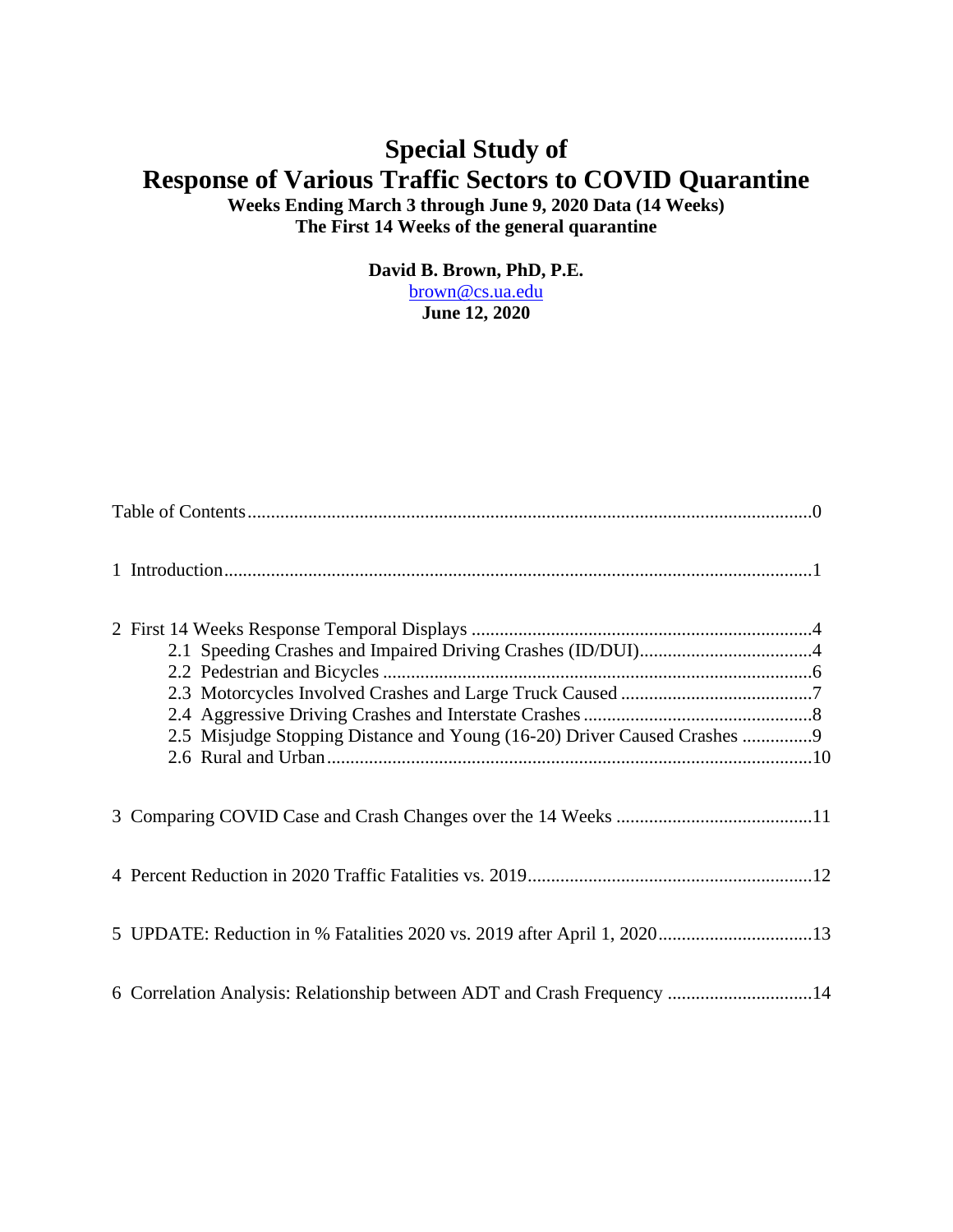# <span id="page-1-0"></span>**1 Introduction**

The purpose of this report is to present the results of several analyses that have been performed during and subsequent to the COVID quarantine actions. The base week (Week 1 on all charts) is March 4-10, 2020, since this was the last week in which the traffic volume and vehicle mix were considered to be "normal." The questions to be answered relate to how the various types of crashes were reduced with the decline in traffic after Week 1. This is given in the charts by Weeks 2, 3, … 14, the last of which is June 3 through June 9, 2020.

Some reports, such as that of fatalities going up and pedestrians walking out in the roadways to maintain social distancing, could lead to erroneous conclusions that might be harmful if used to modify enforcement and PI&E policies in the short term. We are not claiming that articles that draw conclusions at variance to those given by the results in this report are in any way false; we expect they were just based on different data sources. These results could vary considerably from state to state. The data source for the results in this report are Alabama crashes as reported by eCrash, and thus the results obtained should only be applied directly within the state of Alabama. See credit at end of this section.

How can metrics of extremely different values (e.g., all crashes and bicycle crashes) be compared on the same chart? The answer is that the *number of crashes* for each are not being compared. What is being compared is the *proportion* by which the particular metric increased or decreased in the weeks following initiation of the COVID quarantine. These proportions (e.g., 0.9, 0.8, … etc.) are given on the Y axis. Week 1 (March 4-10) was the baseline week chosen to gauge increases and decreases in the various types of crashes. It was considered representative of crash frequency (of the various types) under normal conditions.

All of the crash charts contain two lines representing *fatal* and *all crashes* in order to provide a common baseline for comparing how the various crash types changed with respect to all crashes and fatal crashes. In addition to all crashes and fatal crashes, which are in all of the charts, the following crash types were also compared (each independently, two lines per chart);

- Speeding Crashes and ID/DUI Crashes
- Pedestrian Crashes and Bicycle Crashes
- Motorcycle Crashes and Large Truck Crashes
- Aggressive Driving and Interstate Travel
- Young Driver Crashes and Federal/State Travel
- Rural Crashes and Urban Crashes.

The crash frequencies for the above for Week 1 and the most current week are given in Table 1.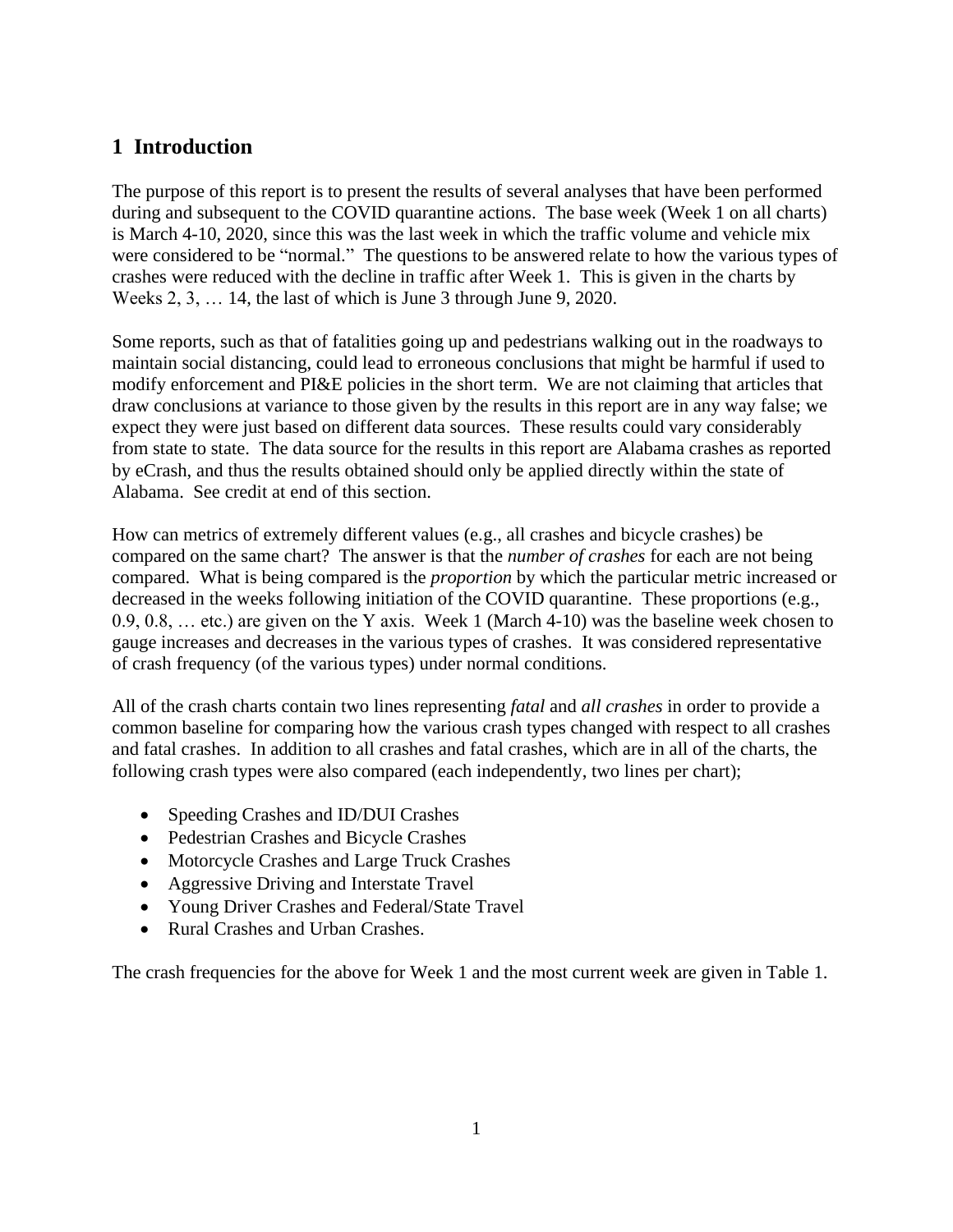All of these charts have a *Week 1 point*, which has a value of 1 for all crash types. Week 1 represents the level of crashes before the COVID quarantine took effect. It could be considered to be very close to the average of the weeks in 2020 prior to Week 1 (March 4-10, 2020).

|                                     |                |                    | $\frac{6}{6}$   |
|-------------------------------------|----------------|--------------------|-----------------|
| <b>Crash Type</b>                   | Week 1         | <b>Recent Week</b> | <b>Decrease</b> |
| All Crashes                         | 3,445          | 1,858              | 46.1%           |
| <b>Fatal Crashes</b>                | 22             | 9                  | 59.1%           |
| Speeding Involved Crashes           | 141            | 99                 | 29.8%           |
| Impaired Driving (ID/DUI) Crashes   | 99             | 62                 | 37.4%           |
| Pedestrian Involved                 | 19             | 15                 | 21.1%           |
| <b>Bicycle Crashes</b>              | $\overline{4}$ | 6                  | $-50.0\%$       |
| <b>Motorcycle Crashes</b>           | 22             | 20                 | 9.1%            |
| <b>Large Truck Caused Crashes</b>   | 106            | 54                 | 49.1%           |
| <b>Aggressive Driving Crashes</b>   | 53             | 30                 | 43.4%           |
| Crashes on Interstate Highways      | 435            | 202                | 53.6%           |
| Misjudged Stopping Distance         | 315            | 167                | 47.0%           |
| Young Driver (16-20) Caused Crashes | 511            | 254                | 50.3%           |
| <b>Rural Crashes</b>                | 790            | 408                | 48.4%           |
| <b>Urban Crashes</b>                | 2,655          | 1,450              | 45.4%           |

#### **Table 1. Week 1 and Current Week Crash Frequencies**

The Y axis measures how much the particular crash type either increased (greater than1) or decreased (less than one) from Week 1. Multiply by 100 to turn these proportions into percentage increases or decreases. Comments are given beneath each of the charts.

Four additional charts are included after the standardized charts:

- Section 3. Weekly new COVID cases plotted with weekly total crashes;
- Section 4. Daily comparison of 2020 fatalities against 2019 fatalities;
- Section 5. Updates to Section 3 beginning with April 1, 2020; and
- Section 6. Correlation analysis showing how total crashes predict AADT.

This final chart proves the very high correlation between traffic volume and crash frequency. This demonstrates that crash frequency is an excellent proxy measure for traffic volume, and thus the charts can be used to gauge the degree to which the drivers of the various vehicle types conformed to the COVID quarantine, assuming that their occupation did not demand that they stay on the road.

Consider the *All crashes* (green) and the *fatal crashes* (bright red) lines first. Consistent with what has also been observed in traffic counts in most states, all crashes came down to about 40%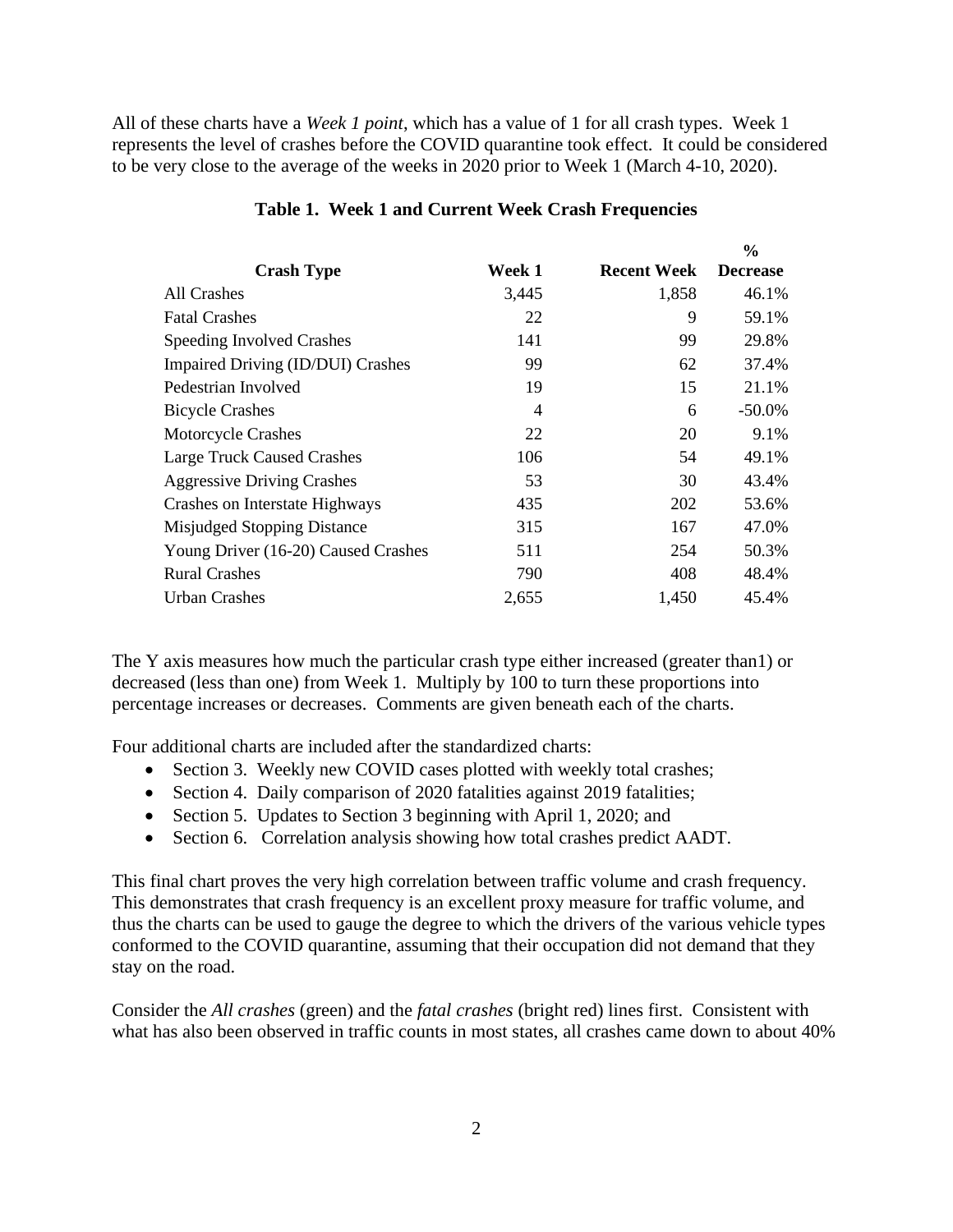of their pre-COVID levels. In Weeks 10-13, the two move together close to 60% of their pre-COVID levels. "All crashes" have now leveled out to just under 60%, but fatal crashes have fallen considerably in Week 14. See Sections 3 and 4 for how the fatalities in 2020 compare by day to those of 2019



*We appreciate the efforts of the Alabama Law Enforcement Agency (ALEA) and local law enforcement agencies in collecting these data, and ALEA's role in maintaining the crash records. We appreciate the daily annual (2020 vs 2019) comparison of fatalities maintained by CAPS. Also, we are updating the new Sate COVID case numbers from Bing:* <https://www.bing.com/search?q=number+covid+fatalities+in+United+states&FORM=BAWPGLM&u=&redir=2&frb=1>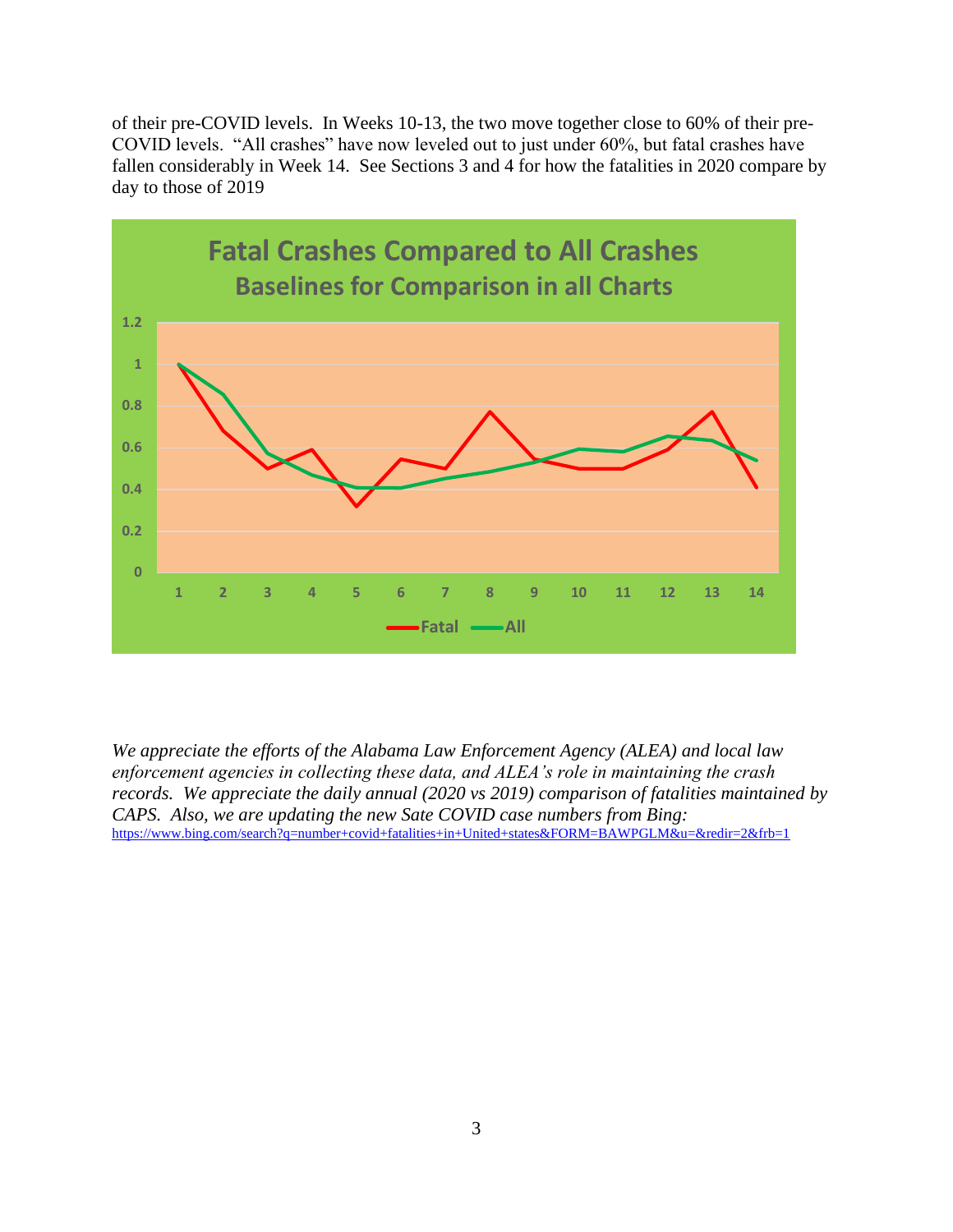# <span id="page-4-0"></span>**2 First 14 Weeks Response Temporal Displays**



### <span id="page-4-1"></span>**2.1 Speeding Crashes and Impaired Driving Crashes (ID/DUI)**

According to the latest Alabama crash reports, our deaths this year as of June 9, 2020 are 10.2% lower than this day in 2019. However, the fatality rate per mile has increased significantly, as it has in all states according to the National Safety Council. The total crash frequency through May 26, 2020 was 48,184, as compared to 63,663 for the same date in 2019. This is a 24.3% reduction in total crashes, which is an excellent proxy for traffic volume (see Section 6 of this report).

The conclusion that must be drawn is that while total traffic volume decreased nearly 25%, fatal crashes have only reduced about 10%. "The risk [of death per crash] on our roads has actually increased," according to the NSC's manager of statistics Ken Kolosh. He stated that "although an 8 percent decrease in deaths from one March to the next March is great news, that decrease should have been even greater if the risk on our roads had stayed the same. We should have seen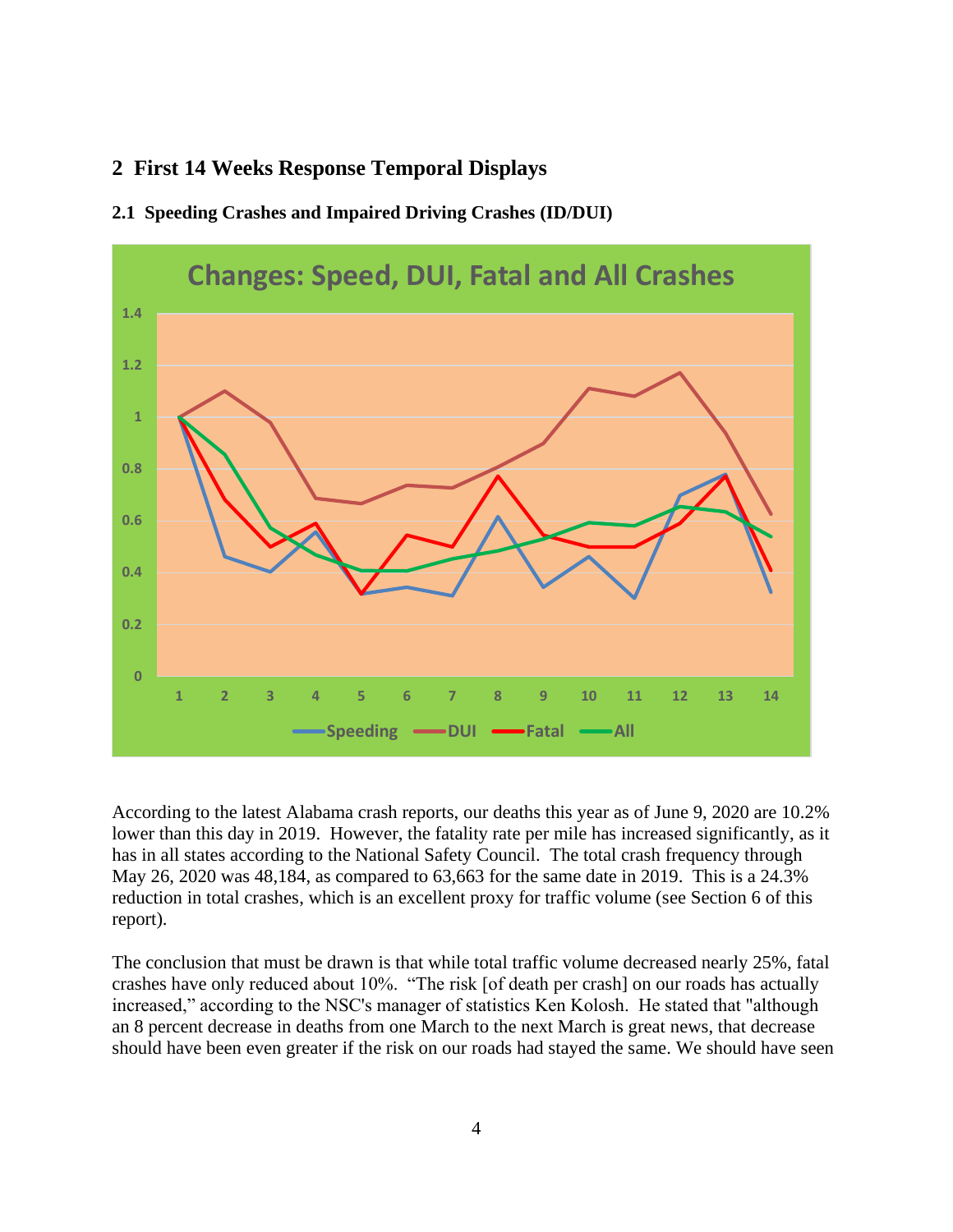closer to an 18 percent decrease in deaths." In Alabama, we should have seen over 20% decrease in fatalities as opposed to approximately 10%.

It is interesting to see the Speeding and Fatal crash line somewhat mirroring each other. Very few fatal crashes do not involve some degree of excessive speed. Speed-related crashes, the blue line, came down roughly the same as the All crashes and Fatal crashes.

On the other hand, ID/DUI crashes actually increased in the first week, and while it decreased after that, it only got down to about the 0.6 line as opposed to the others that came down to 0.4. After Week 5, it went back up again and seems to have leveled out in Weeks 11 and 12 above its pre-COVID level. While the most recent two weeks show it coming down, this curve needs special consideration going forward, especially since CAPS studies have shown a major failure of ID/DUI passengers to be properly restrained.

The "All Crashes" and Fatal crashes curves identical to those above will be replicated in the same colors for reference purposes in the charts below. Look for the green (all) and bright red (fatal) lines, respectively.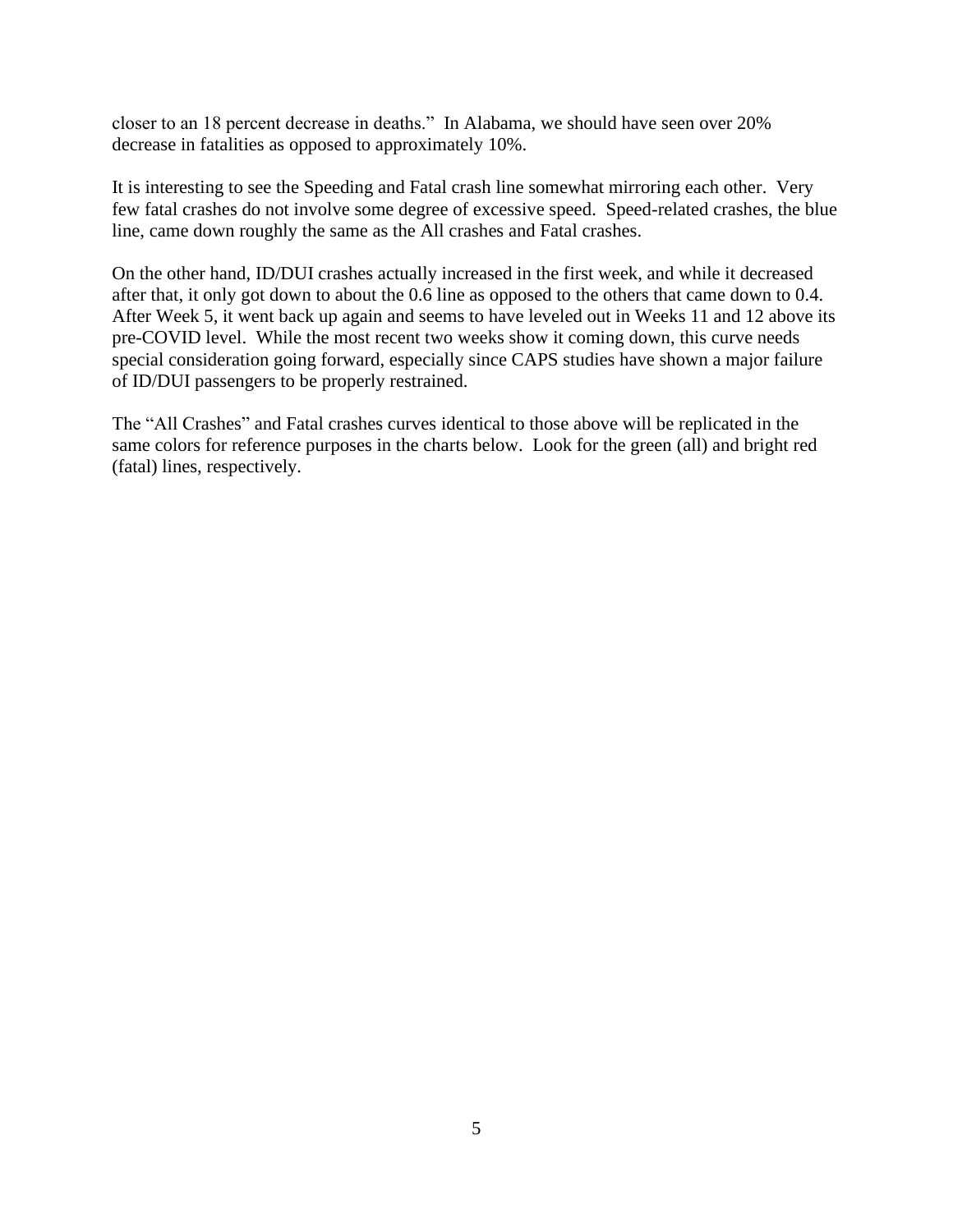### <span id="page-6-0"></span>**2.2 Pedestrian and Bicycles**



Pedestrian collisions (blue) had a slight rise in the  $4<sup>th</sup>$  week but then came down to the very near the All and Fatal crash levels. This seems to be confirmed by new data being added. In the addition of weeks 9 through 14. There has not been the expected increase in pedestrian involvements that have been reported in other states.

Bicycles on the other hand had a dramatic increase in crashes relative to the other crash proportions, which might indicate that a large number of new bicyclists are engaging in this activity without the normal crash avoidance habits of more experienced bicyclists. While this came down in week 7, it went back up above its pre-COVID level in most of the weeks that followed, with the exception of the most recent week. This is the fourth week that raw bicycle data are being plotted without any smoothing, which (along with their relative small numbers per week), accounts for the jagged line.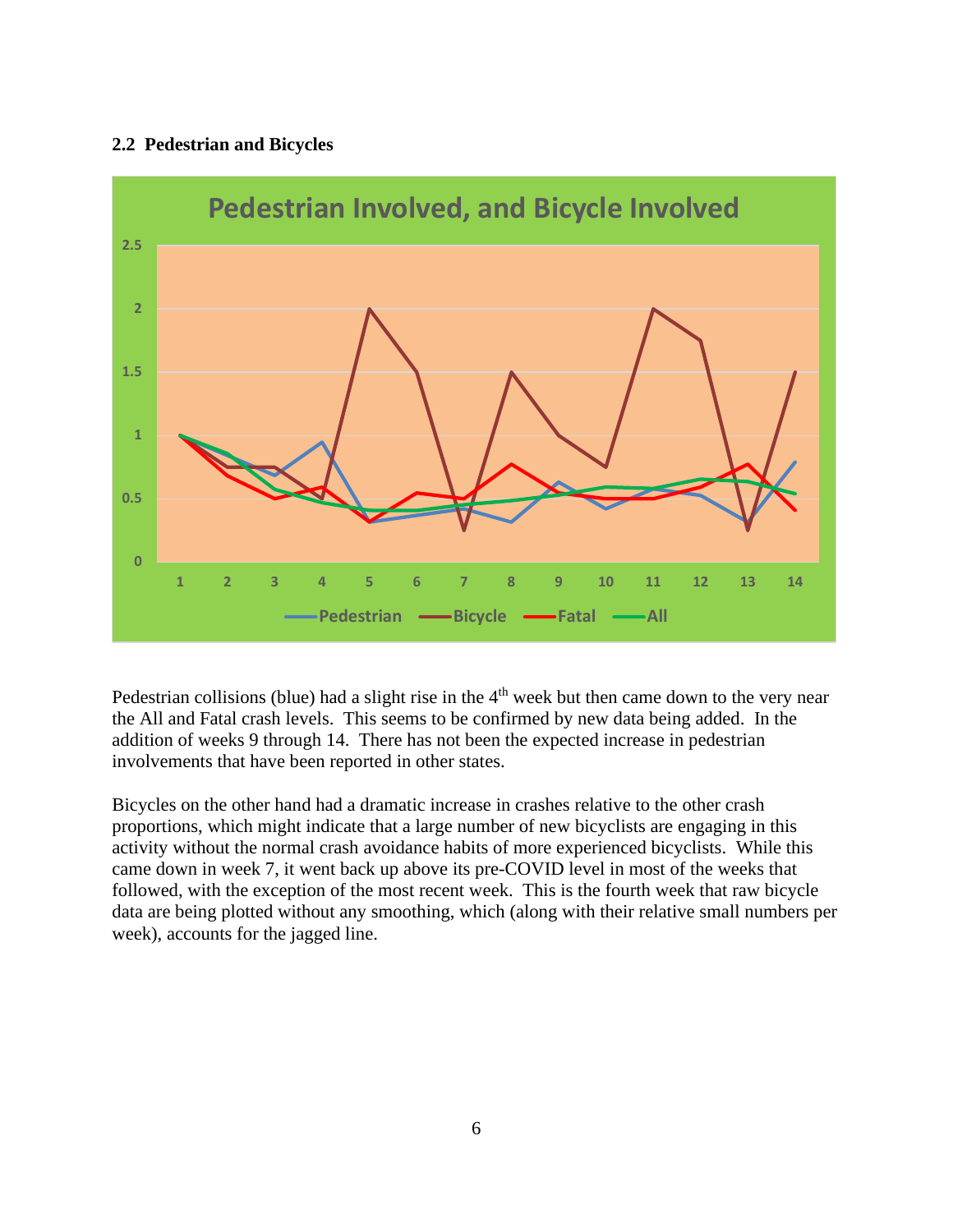

### <span id="page-7-0"></span>**2.3 Motorcycles Involved Crashes and Large Truck Caused**

It was speculated that since the number of trucks on the road had not decreased nearly as much as passenger vehicles, that truck crashes might have relatively higher comparative proportion. This has not been the case, as can be seen. It could be noted that a significant proportion of twovehicle truck crashes have historically been caused by passenger cars (especially at the higher severity levels), so fewer cars on the road what help to reduce truck crashes as well. For a study of causative vehicle types in disparate two-vehicle crashes for a large variety of vehicle types and all severity classifications, please see:

#### <http://www.safehomealabama.gov/wp-content/uploads/2018/12/At-Fault-Analyses-Discussion-v04.pdf>

Clearly motorcycles (blue) have a much different pattern, and we suspect that the cause would be much the same as that discussed for bicycles above. There is a favorable point toward the end of the sequence in week 8, but alarming rises in weeks 9 and 11. Clearly the proportion of motorcycle crashes are now nearly the same as their pre-COVID levels, and this has contributed to a relatively higher fatal crash rate.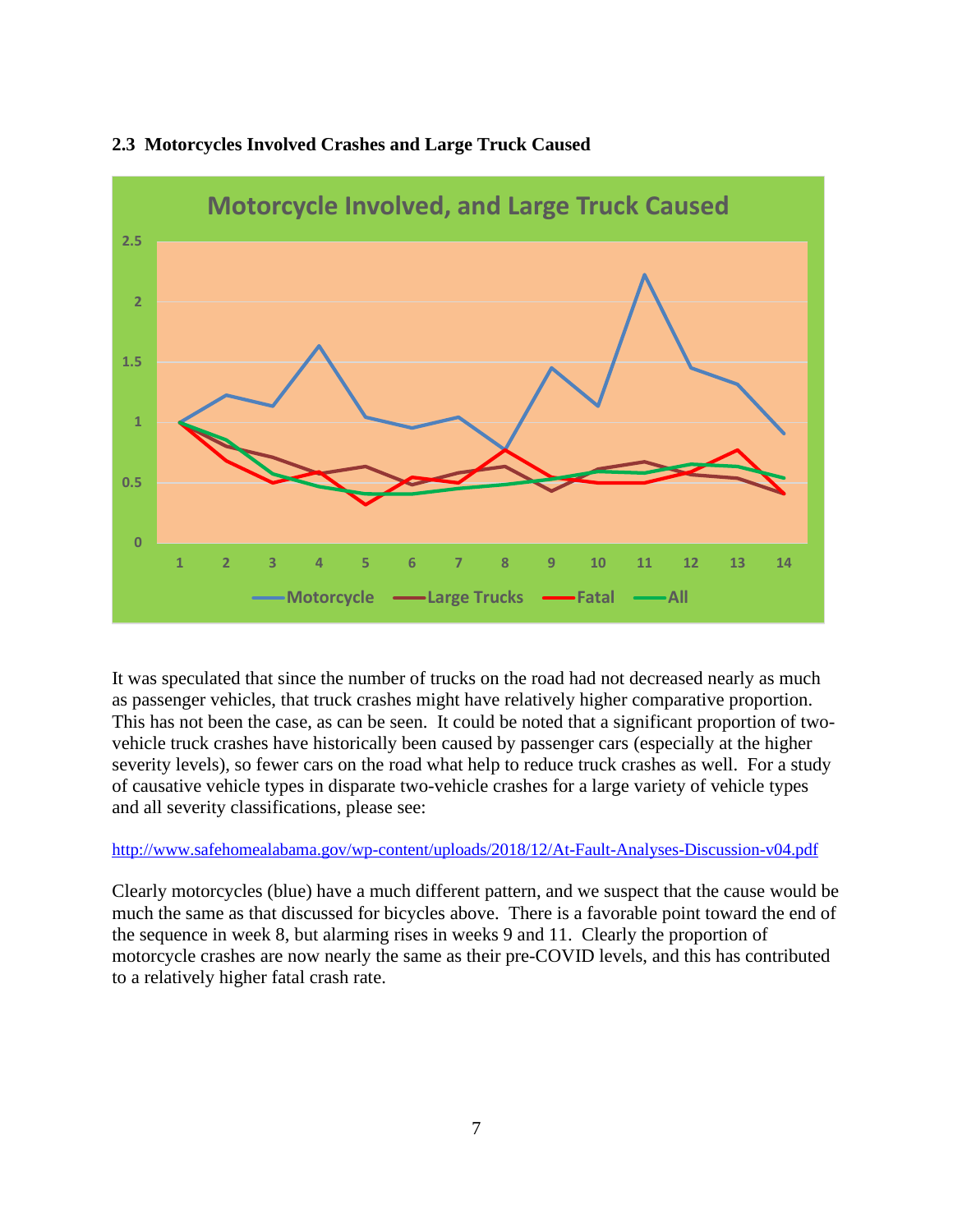

#### <span id="page-8-0"></span>**2.4 Aggressive Driving Crashes and Interstate Crashes**

Interstate travel crashes apparently dropped off more than either fatal crashes or total crashes, which probably indicates that fewer longer trips are being taken.

On the other hand, aggressive driving rose in Week 2, and then fell, but clearly not as much as crashes in general, and interstate crashes in particular. The aggressive driving line is choppy because of the relatively few crashes that typically fall into this category. It was good to see the reduction in week 8, but it rose again in Weeks 9 through 13, with week 11 being the only exception. We expect that there is considerable frustration on the roadways, and we appeal to everyone to be patient and have consideration for other drivers on the road. Driving aggressively is not going to get you there any quicker, and it might not get you there at all.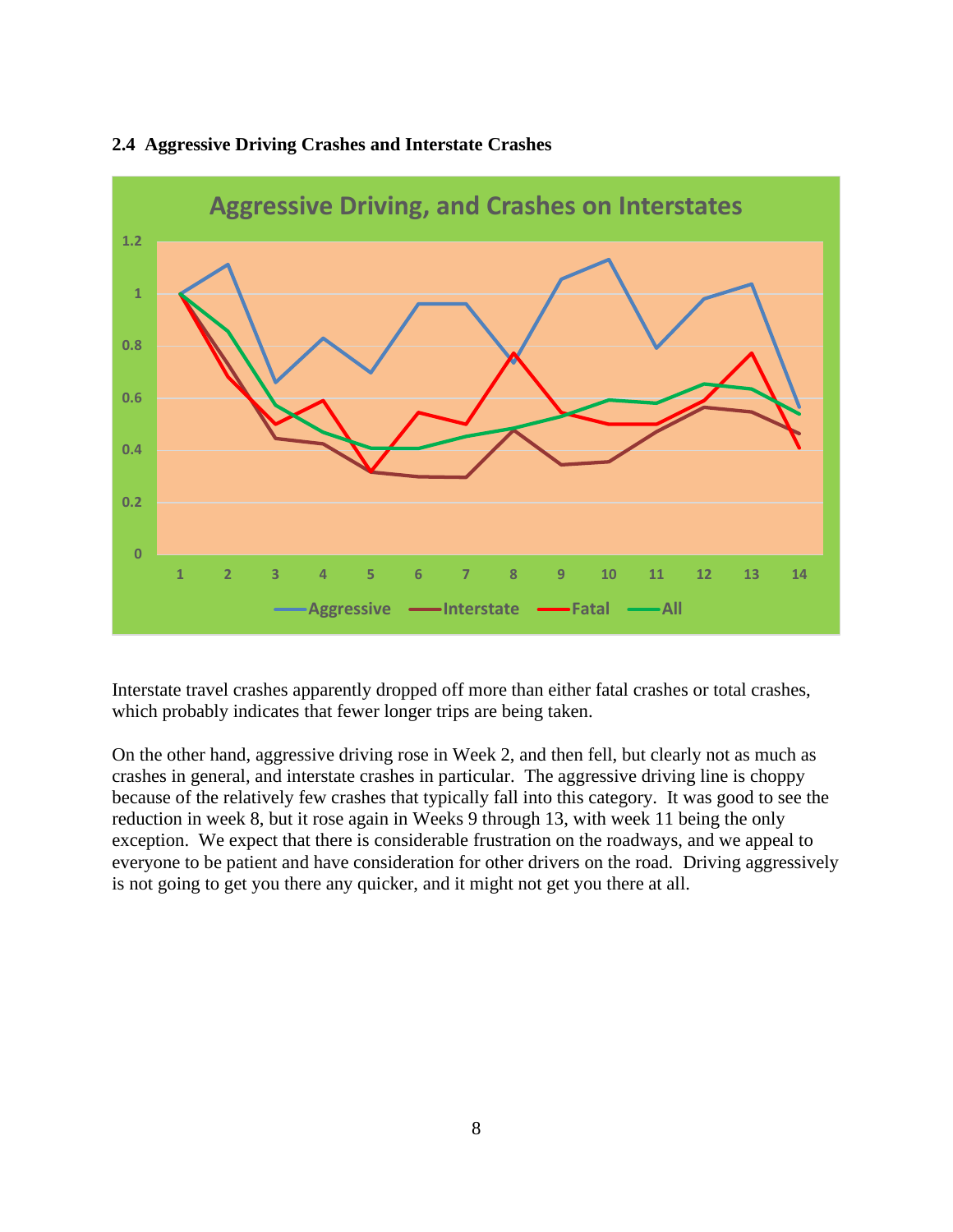

#### <span id="page-9-0"></span>**2.5 Misjudge Stopping Distance and Young (16-20) Driver Caused Crashes**

Misjudging stopping distance and youth driver (aged 16-20) caused crashes both followed the general crash and fatal crash trends in their reductions, as far as the shapes of the curves are concerned. However, both of these had a greater reduction than the overall crash trend, and these reductions seem to be continuing, although recently the young driver caused crashes rose to their expected proportion, and for the past three weeks have been virtually identical to the Allcrash proportion (green).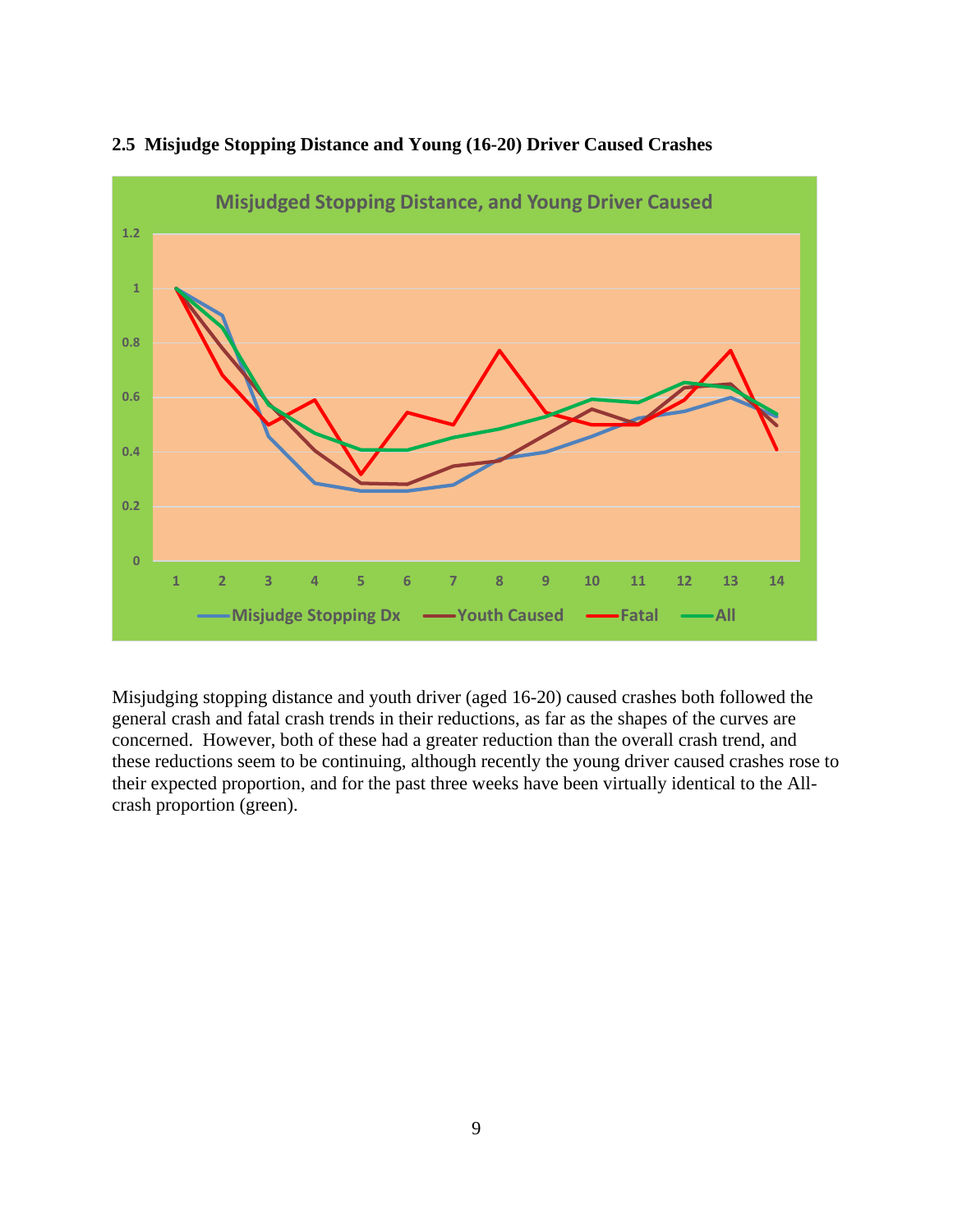#### <span id="page-10-0"></span>**2.6 Rural and Urban**



Since the total of Urban and Rural crashes equals All-Crashes, it is expected that one of these will be above, and the other below, the green line. Since Week 1, the Rural crashes have been above this line, and the Urban crashes have been below it. This indicates that rural driving did not fall off as much as city driving, a fact that could be out of necessity for rural dwellers in securing the necessities of life.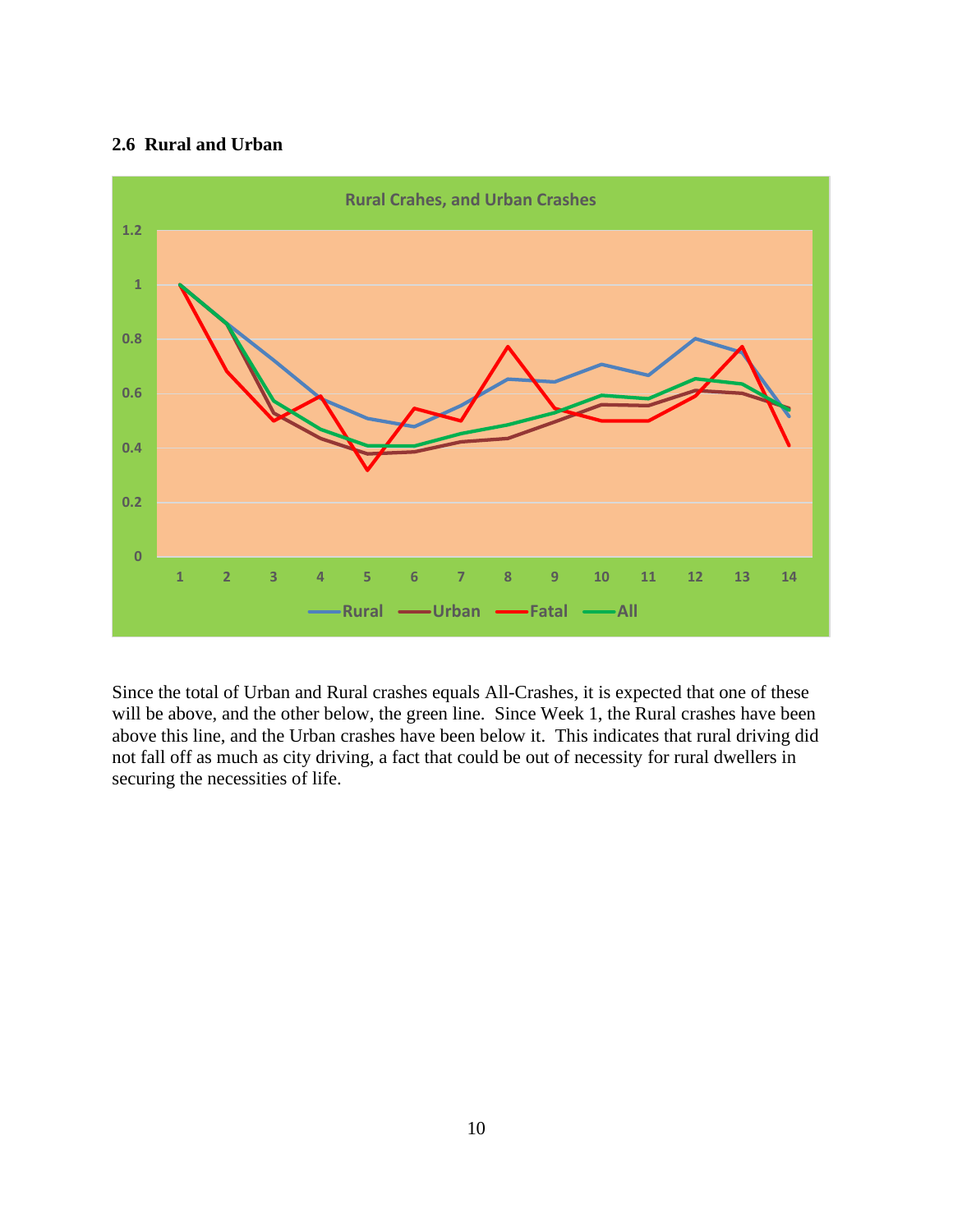

# <span id="page-11-0"></span>**3 Comparing COVID Case and Crash Changes over the 14 Weeks**

The chart is considerably different in content from the others given above. It is showing the actual number of new COVID cases per week (yellow line) and the number of crashes in the same week (purple line). The number of crashes per week started out with its Week 1 level and dropped to less than half of that, which he bottomed out in Weeks 5 and 6. It has now gone back up to over 2000 per week and we expect it to stabilize at this level for a few more weeks.

The general up trend in the number of new COVID cases per week (yellow line) seemed to be broken in Week 10, but then it resumed its upward trend. The most recent drop in week 14 should not be viewed as a trend. On the contrary, the weekly totals for the weeks ending June  $10^{th}$ ,  $11^{th}$  and  $12^{th}$  are 3,072; 3,708; and 4,637, respectively. Based upon this we are predicting that the number of new COVID cases in Alabama will reach an all-time high in the week ending June 17, 2020. We hope that this prediction will not come to pass, but in any event, we dare not think that the COVID crisis is over in Alabama.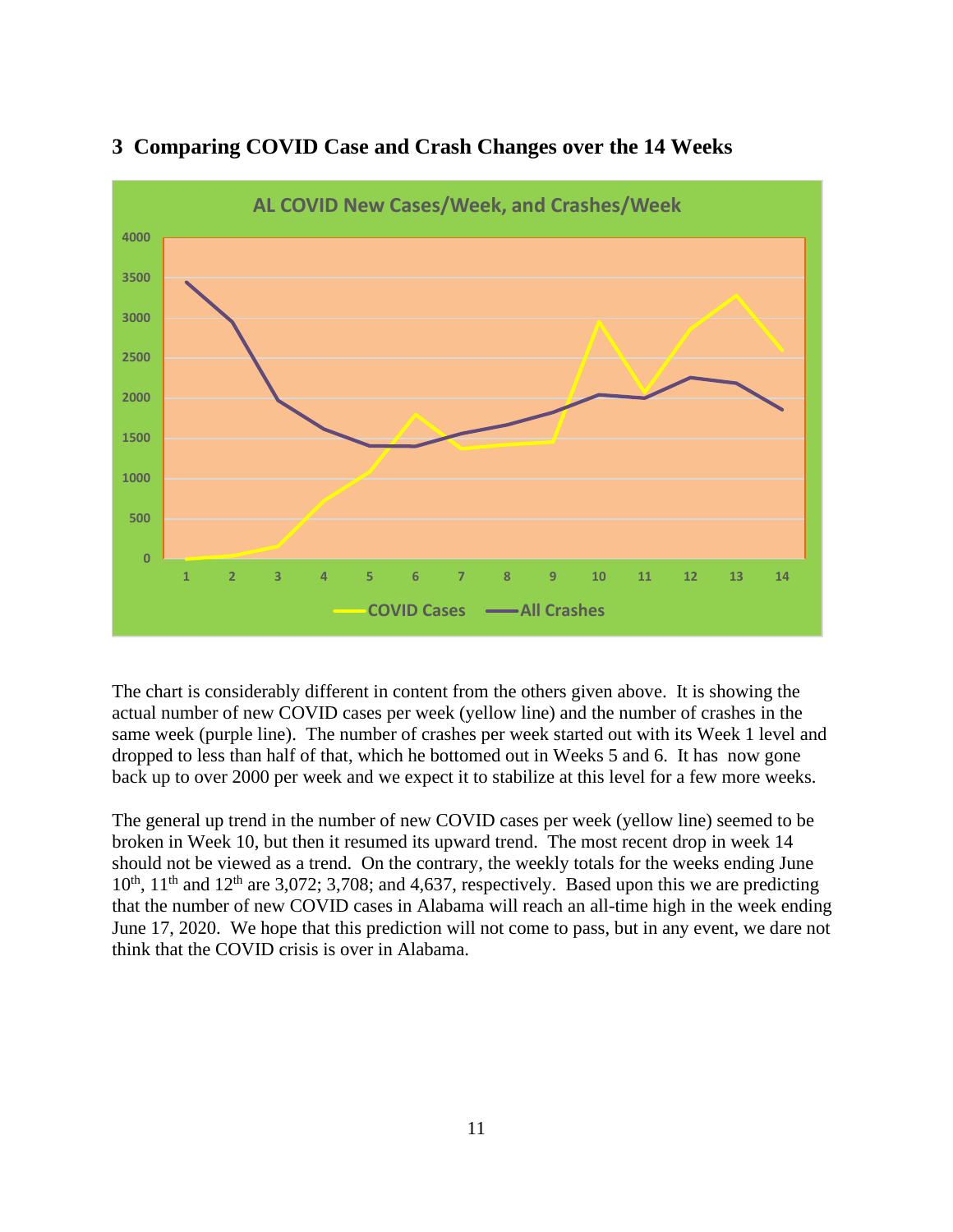

# <span id="page-12-0"></span>**4 Percent Reduction in 2020 Traffic Fatalities vs. 2019**

The current reduction in 2020 from 2019, as of June 13, 2020, is 9.2% fewer in 2020 than 2019.

Alabama started off year 2020 with major reductions in fatalities compared to 2019. At one point it had a 70% reduction, but this was early in the year before there were enough daily numbers to do any reasonable statistical comparison. From this high, it slid down in almost a straight line until March 7, when it reached the zero break-even point (same in both years). At that point in time the 2020 fatalities numbered exactly what they did in 2019 – no percent reduction.

March 7 is within our "Week 1" (March 3-9, 2020) for the charts in Section 2. Recall that Week 1 was the last week before the COVID quarantines took effect. It is strictly coincidental that this was the week in which the fatality counts for 2019 and 2020 became identical.

We say "became" because the count of traffic crash fatalities is dynamic, and it is not constant over days, weeks or months. As can be seen from the chart, the 2020 increase in fatalities continued past March 7, and it was not zero again until March 29, well after the first quarantines had taken effect. This chart extends until May 16, 2020, and it will not be updated. *See the next section for a continuation of the chart above, bringing it up to date.*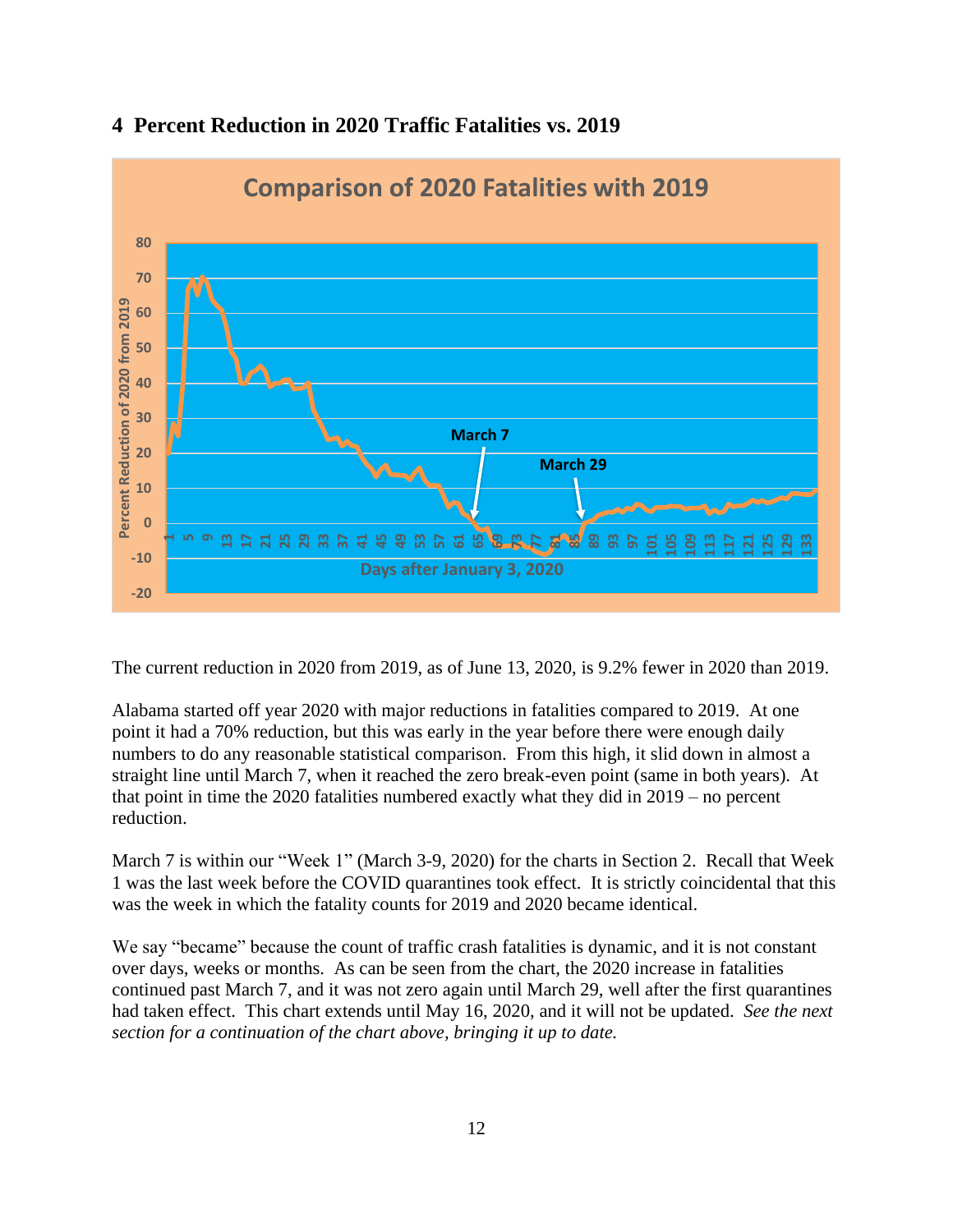

### <span id="page-13-0"></span>**5 UPDATE: Reduction in % Fatalities 2020 vs. 2019 after April 1, 2020**

This chart is an update to that in the Section 4. These are *daily readings* as opposed to the other charts above, which are weekly changes in the various types of crashes. These two charts are also reporting *actual fatalities* as opposed to fatal crashes, which are reported in the previous charts in Section 2.

Rather than starting on January 3, 2020 (as is true of the graph in the previous section, this graph starts in April 1, 2020, so it is redundant with the part of the previous graph that appears after March 29, 2020. The numbers on the X-axis here are the number of days after April 1,2020.

This chart includes an update to June 9, 2020, which is the last day reported (Day 69). The exact readings for June 9, 2020 were: 391 fatalities in 2019; 351 fatalities in 2020; a reduction of 10.2% as of that date.